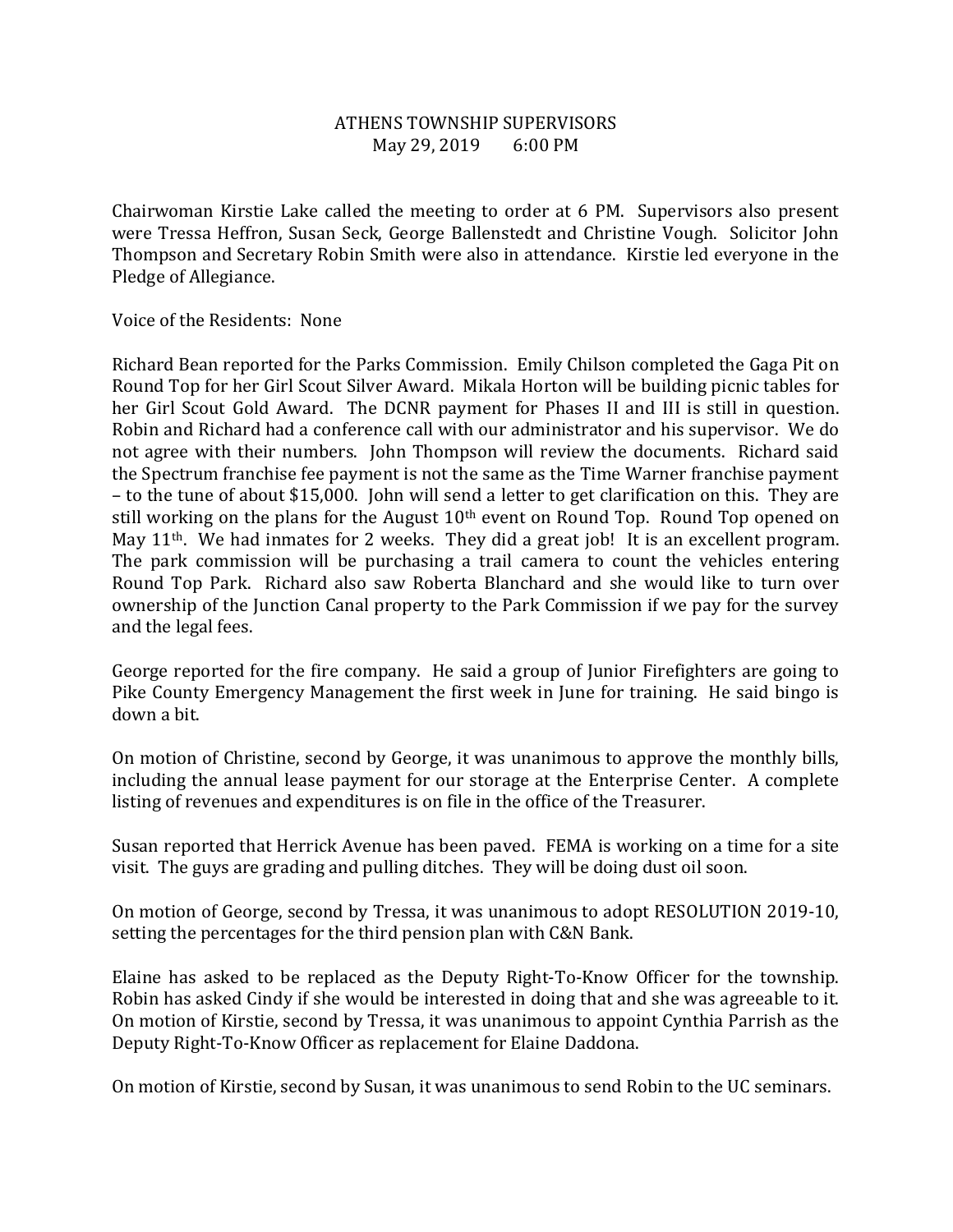Page Two Athens Township Supervisors May 29, 2019

The Risk Assessment Results for the Hazard Mitigation Plan update were reviewed at this time.

On motion of Tressa, second by Christine, it was unanimous to approve the minutes of April 24th and April 29, 2019 as written.

On motion of George, second by Susan, it was unanimous to accept the monthly reports as presented. There was no Building Permits report (technical difficulties).

Correspondence/Information was as listed in the meeting agenda.

Carol Carey of 237 Clinton Street said it's summer, the kids are out of school, when will there be a police presence on Clinton Street? They bought the electronic (speed) sign. Get it out and use it. She said she never sees Chief. He needs to know about this. She has talked to two officers and has heard nothing back yet. She offered to let them park in her driveway or leave a locked marked car in her side yard. Tressa asked about speed bumps, and Susan said it's every road. Tressa agreed.

John Carlin of Clinton Street said they were told that when Applebee's came in, it wouldn't affect them. He said the intersection at Elmira Street is terribly congested. He is concerned because he said Planning Commission approved a new driveway for Williams Subaru across from Applebee's onto Clinton Street. This will make it worse. Robin said that Planning Commission did not approve the driveway – Planning Commission can only recommend to the Supervisors. This has not come to the Supervisors yet, so there is no approved driveway. Kirstie said she will talk to the police department.

Joe Burns of Weaver Road said the road conditions are very poor in the Round Top area. Round Top Road, Pump Station Hill Road, etc. They get flat tires because there are a lot of sharp rocks. On Round Top Road you are swerving all over to miss potholes. Sutliff Hill Road has a blind knoll – people dodging potholes are getting over in the other lane. Susan said she had the petroleum guys out last week. She said the road(s) need pipes. There is a lot of water under the roads. We are looking at that area. Joe said from Weaver to Round Top you put good material. Susan said we couldn't get that material last year. They've begun stockpiling it for about a week. She said you are on the radar. The weather is not cooperating.

Chairwoman Kirstie took the Board into executive session at 6:45 PM for personnel and pending litigation. The regular meeting reconvened at 8:45 PM